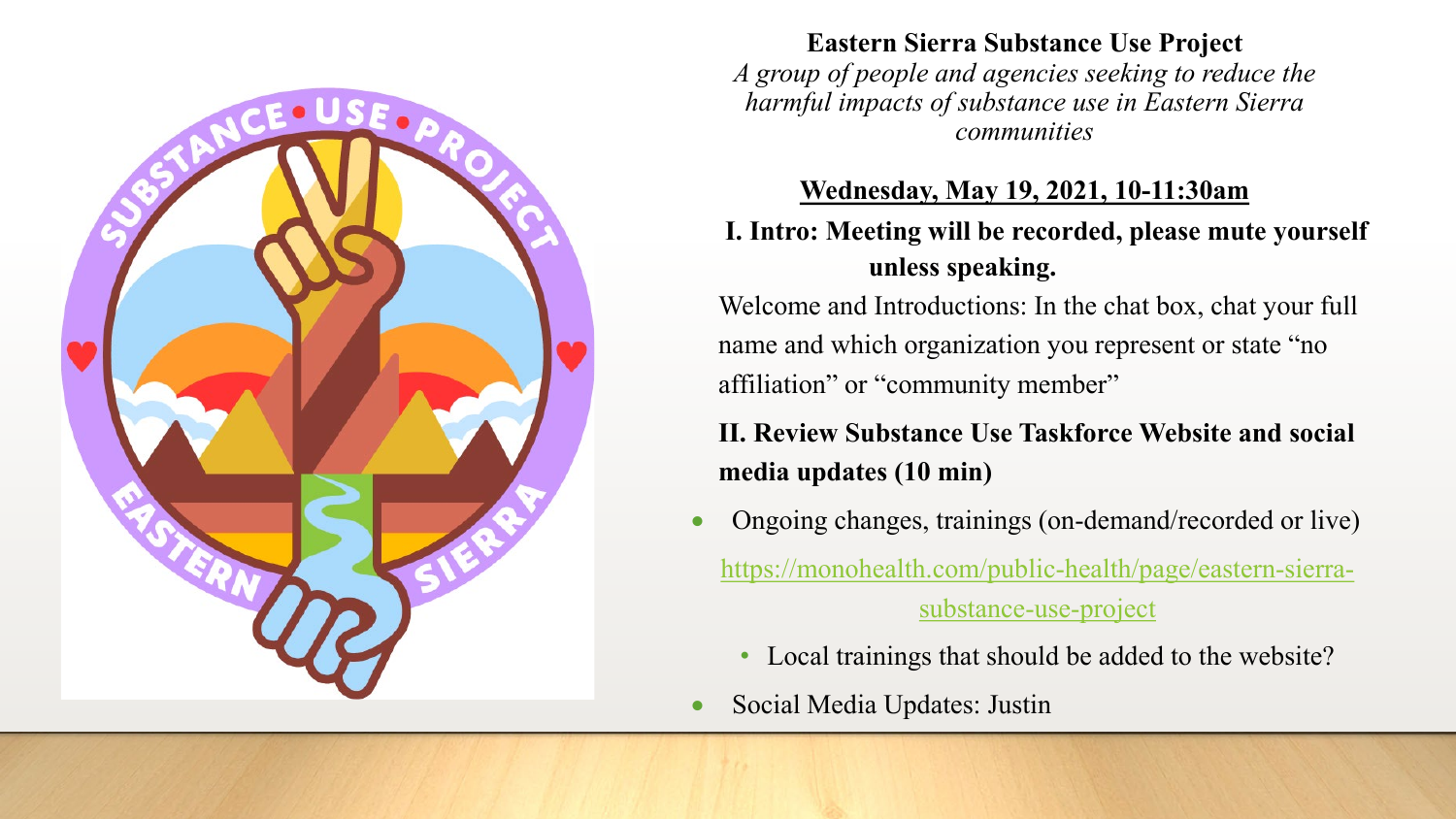WHEN: Thursday, May 27, 2021 8:00 am-5:00 pm

#### **WHERE:** The Village at Mammoth

. Must attend full 8-hours for certification

This is an in-person training. The health and safety of each participant is of the utmost importance. Safety guidelines have been developed for this training and reviewed by MCPH for the health and safety of all participants. Guidelines will be distributed at registration or upon request.

 $\overline{U}$ SA

**MENTAI** 

**FIRST AID\*** 

### **Mono County Behavioral Health Presents**

# **Mental Health First Aid Training**

# **Identify. Understand. Respond.**

Learn How You Can Help Someone in Emotional Distress. Become Certified as a Mental Health First Aider.\*

This free 8-hour training gives you the skills to identify, understand and respond to people in distress who are experiencing a mental health or substance-use crisis.

### **OPEN TO THE PUBLIC** Space is Limited. Please Register by May 20, 2021

To register email Susi Bains @sbains@shinehelp.org

This class is sponsored by Mono County Behavioral Health and is funded by the Mental Health Services Act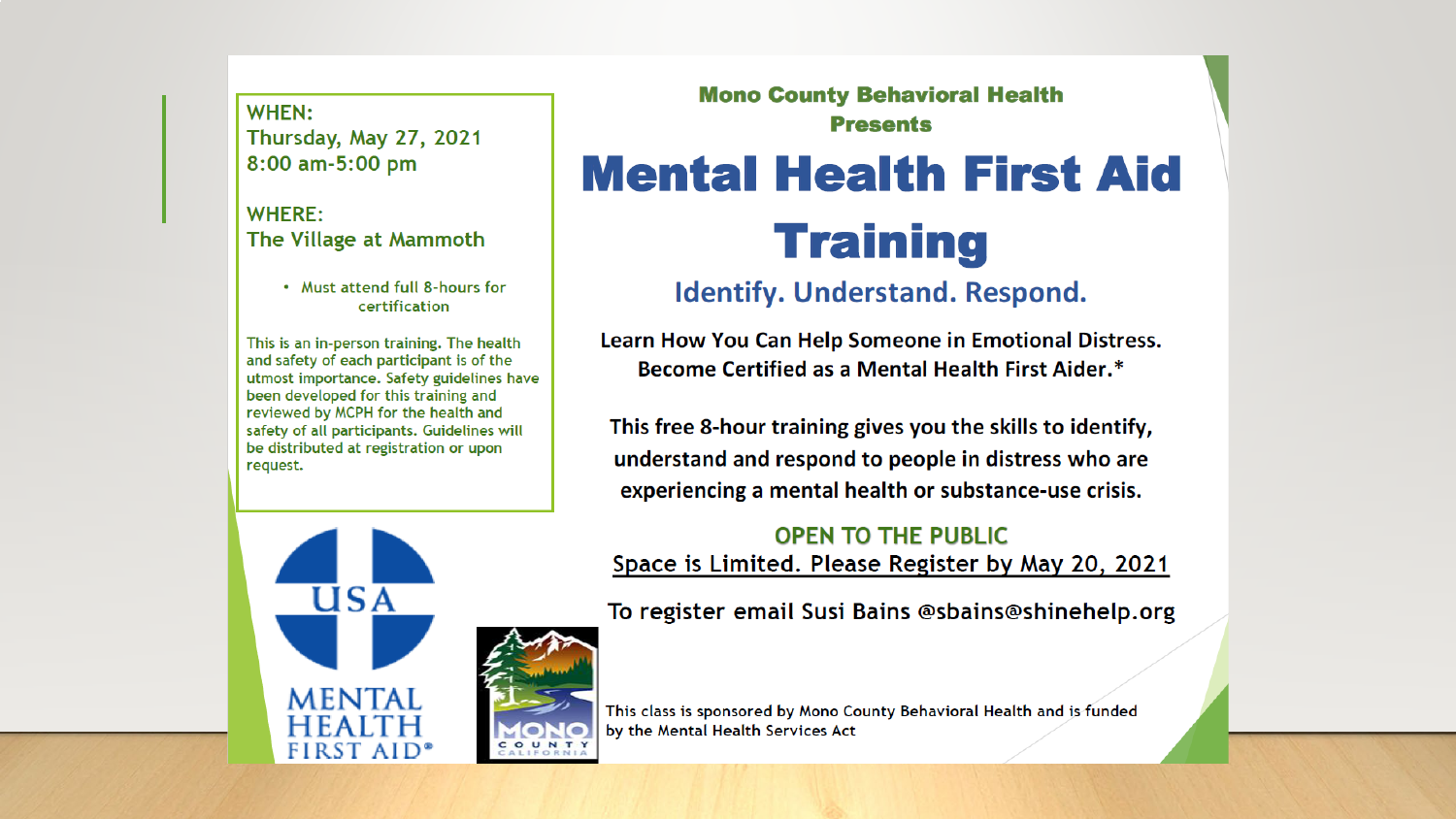**III. Narcan Distribution Events: June 2021**

Walker/Coleville, Antelope Community Center, **June 11th 5-7pm**

 $\frac{C_{\text{0}}}{V_{\text{0}}}{V_{\text{1}}}{V_{\text{2}}}{V_{\text{2}}}{V_{\text{3}}}{V_{\text{3}}}{V_{\text{3}}}{V_{\text{3}}}{V_{\text{4}}}{V_{\text{4}}}{V_{\text{5}}}{V_{\text{4}}}{V_{\text{5}}}{V_{\text{6}}}{V_{\text{6}}}{V_{\text{6}}}{V_{\text{6}}}{V_{\text{6}}}{V_{\text{6}}}{V_{\text{6}}}{V_{\text{6}}}{V_{\text{6}}}{V_{\text{6}}}{V_{\text{6}}}{V_{\text{6}}}{V_{\text{6}}}{V$ 

volunteers welcomed!

Bridgeport/Indian Colony **June 18th**

Flyers in Progress!

County Courthouse **2-4pm** Indian colony **5-6pm**

Mammoth Lakes Sierra Nevada Resort **June 22nd 2pm-7pm**

Lee Vining community center **June 19th 11-1pm** &

Benton Community Center **4pm-6pm**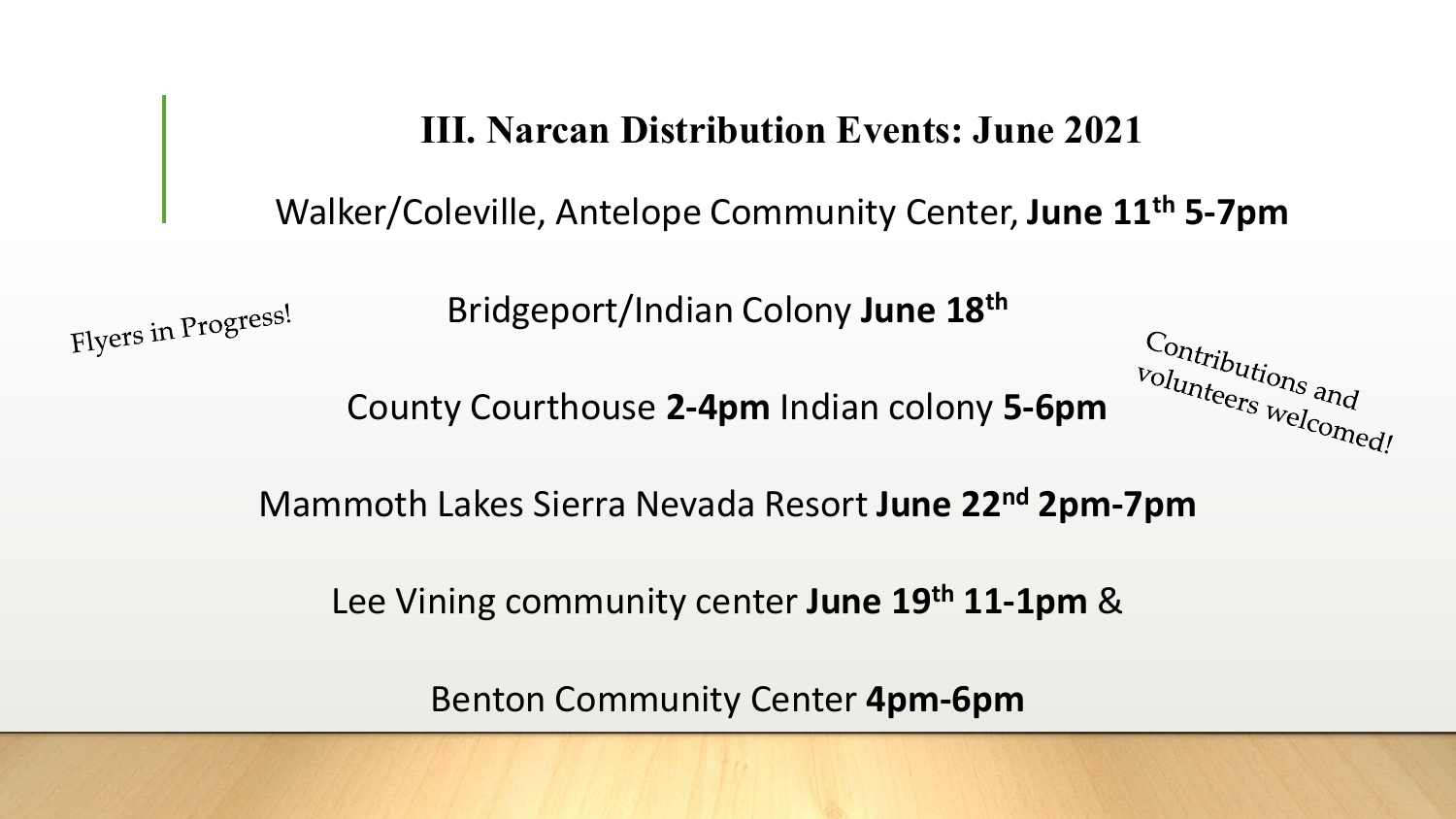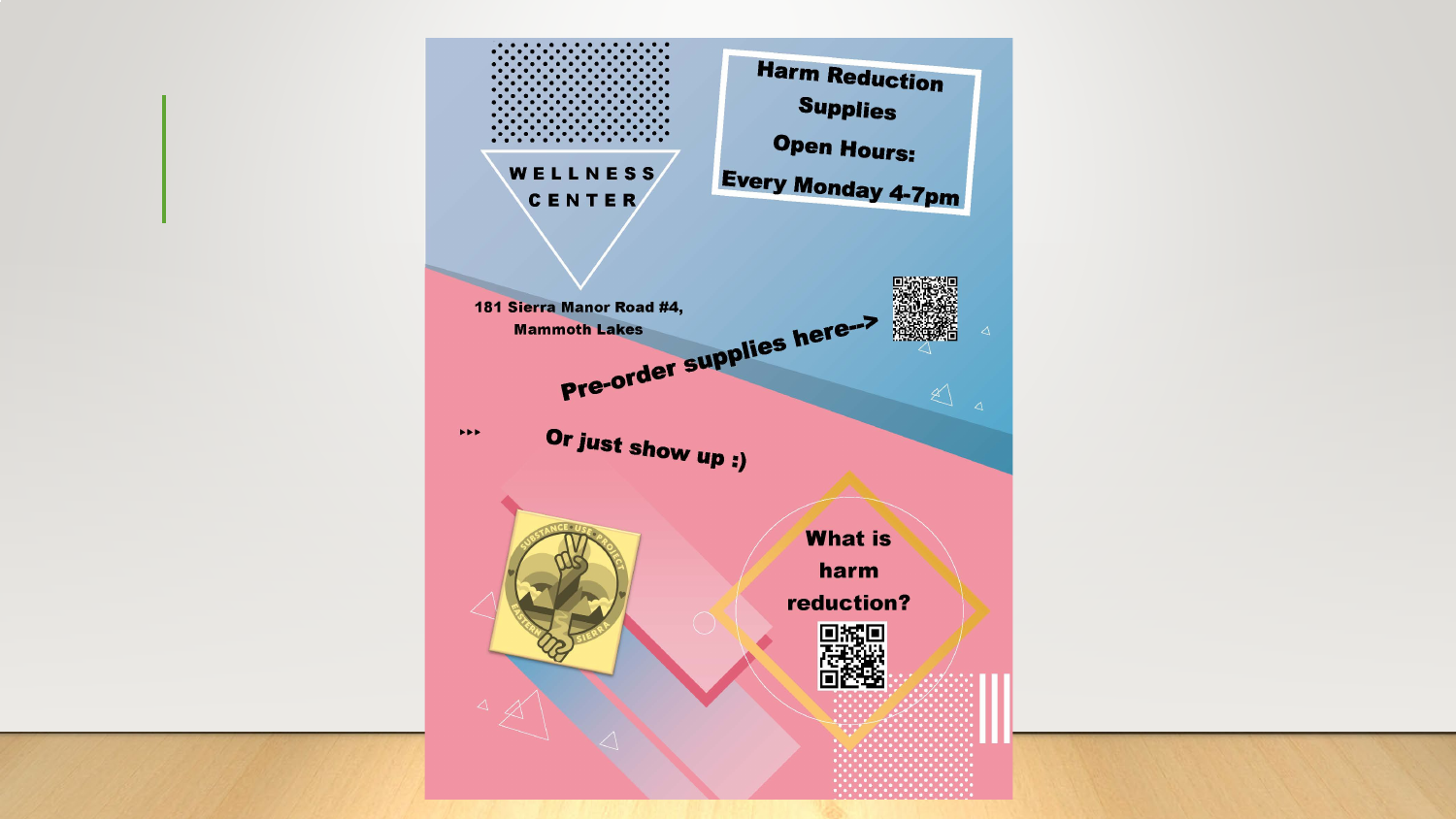# **IV. Discuss Harm Reduction outreach postcard**

Medication drop boxes: Von's Pharmacy (Mammoth Lakes) Mammoth lakes police department

Syringe pick-ups (without a prescription) locations: Von's Pharmacy (Mammoth Lakes)- 3\$/each Mono County Behavioral Health- FREE

Syringe disposal locations:

Mammoth Lakes Hospital- in front of the ER (Big Red Box) Mono County Health Department and Wellness Center (if in a sharps container)

Harm Reduction supplies: Open Hours at Wellness Center (181 Sierra Manor Road #4, Mammoth Lakes) Every Monday 4-7pm

Pre-order supplies: